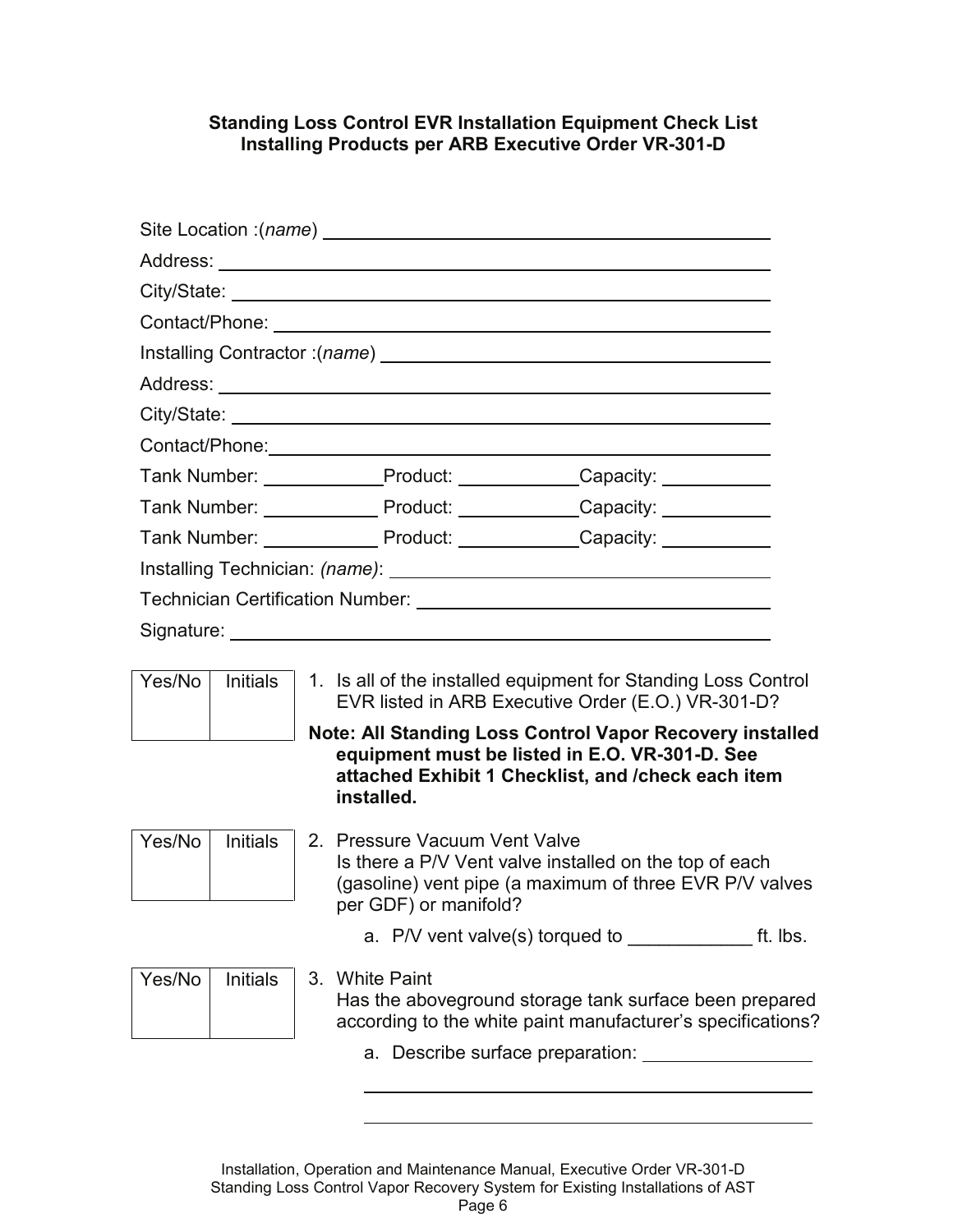| Yes/No | <b>Initials</b> |    | 4. White Paint<br>Has a certified white paint been applied to the surface of<br>the aboveground storage tank according to the<br>manufacturer's specifications?<br>a. Describe the application technique: ______                                                                                                                                                                      |
|--------|-----------------|----|---------------------------------------------------------------------------------------------------------------------------------------------------------------------------------------------------------------------------------------------------------------------------------------------------------------------------------------------------------------------------------------|
| Yes/No | <b>Initials</b> |    | 5. SuperVault MH Series<br>Has the SuperVault AST been installed with the proper<br>pressure/vacuum vent valve?                                                                                                                                                                                                                                                                       |
|        |                 |    | a. Describe any issues:                                                                                                                                                                                                                                                                                                                                                               |
| Yes/No | <b>Initials</b> |    | 6. Steel Tank Institute Fireguard Protected AST<br>Has the Fireguard AST been installed with the proper<br>pressure/vacuum vent valve?<br>a. Describe any issues:                                                                                                                                                                                                                     |
| Yes/No | <b>Initials</b> |    | 7. ConVault <sub>®</sub> AST<br>Has the ConVault® AST been installed with the proper<br>pressure/vacuum vent valve?<br>a. Describe any issues:                                                                                                                                                                                                                                        |
|        |                 |    |                                                                                                                                                                                                                                                                                                                                                                                       |
| Yes/No | Initials        | 8. | <b>Containment Solutions, Inc Hoover Vault Tank</b><br>Has the Hoover Vault Tank been installed with the proper<br>pressure/vacuum vent valve?                                                                                                                                                                                                                                        |
|        |                 |    |                                                                                                                                                                                                                                                                                                                                                                                       |
| Yes/No | <b>Initials</b> |    | 9. Jensen Precast – Armor Cast <sub>®</sub><br>Has the Jensen Precast Armor Cast Tank been installed<br>with the proper pressure/vacuum vent valve?<br>a. Describe any issues: 1999 and the series of the series of the series of the series of the series of the series of the series of the series of the series of the series of the series of the series of the series of the ser |